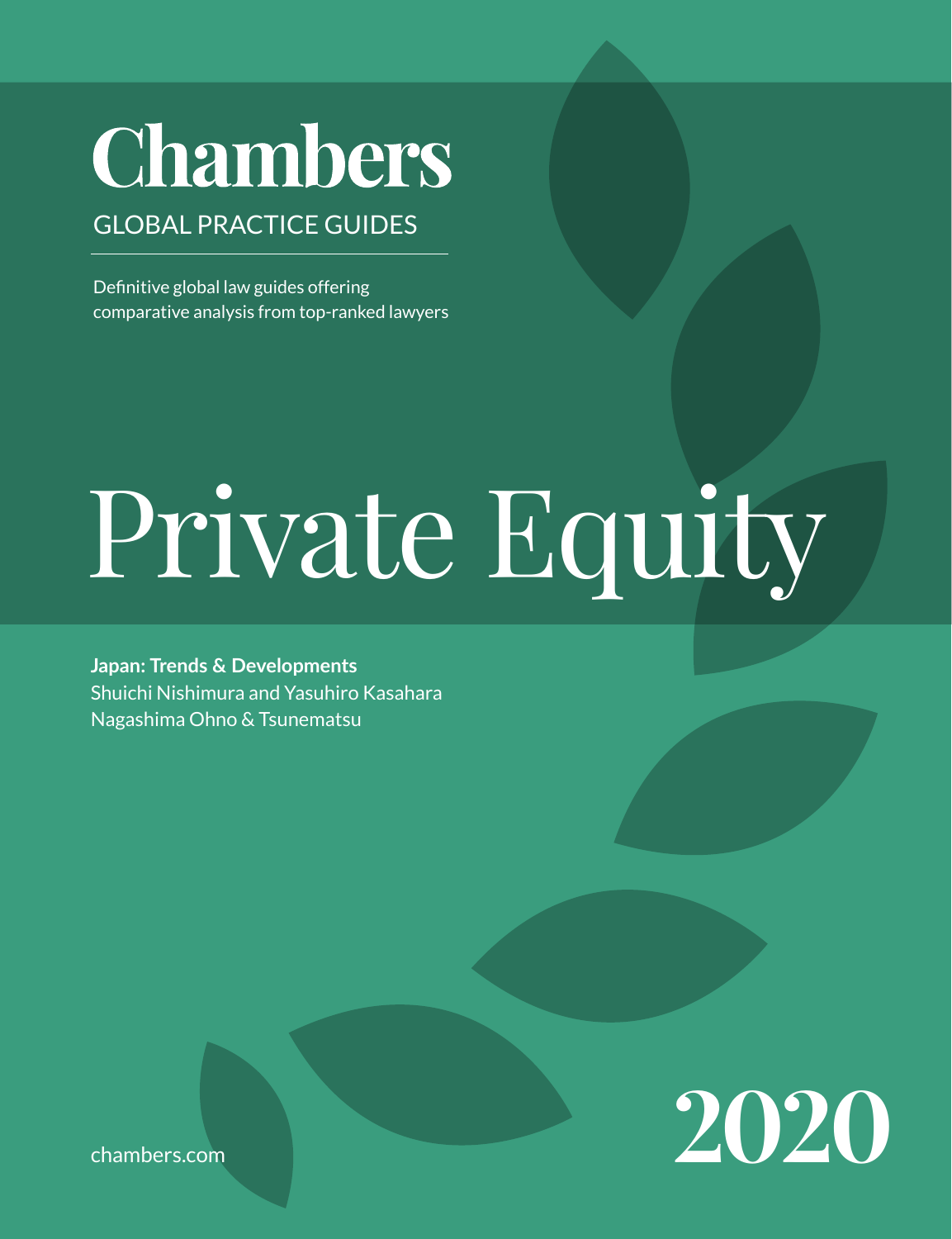# Trends and Developments

#### *Contributed by:*

*Shuichi Nishimura and Yasuhiro Kasahara Nagashima Ohno & Tsunemats[u see p.5](#page-4-0)*

#### **Investment Deal Trends**

The private equity market in 2019 was explosive. The reported number of private equity deals for the year set a new record, however, the total value of all deals in 2018 remains the highest as 2019 did not contain any mega deals like those that occurred in 2018, such as the acquisition of Toshiba Memory Corporation by Bain Capital and its co-investors (USD21 billion) and Kohlberg Kravis Roberts' purchase of Hitachi Kokusai Electric Inc (USD1.7 billion). These transactions greatly increased the total value of transactions in 2018.

That is not to say that 2019 was without any sizable deals. Large deals in 2019 included:

- the acquisition of Godiva Japan by MBK Partners by carving-out the Godiva Japan business from Godiva's global business (reported transaction value of more than JPY100 billion);
- the acquisition of Pioneer Corporation by Baring Private Equity Asia which was a business turnaround type deal (JPY100 billion);
- the acquisition of Ayumi Pharmaceutical Corporation by The Black Stone Group from Unison Capital which was a secondary buy-out deal (JPY100 billion);
- the joint acquisition of Orion Breweries, Ltd by The Carlyle Group and Nomura Capital Partners, which involved a tender offer and following squeeze-out procedure (JPY57 billion);
- the acquisition of Kyowa Pharmaceutical Industry Co, Ltd by Unison Capital from Lupin Limited, which was a carveout deal for Lupin to divest its Japanese business (JPY57 billion); and
- the acquisition of Sanden Retail Systems Corporation by Integral from Sanden Holdings Corporation, which was a carve-out deal for Sanden Holdings Corporation to focus on their car equipment business as their core business (JPY50 billion).

The number of deals continues to rise due to two increasing trends: first, active investments through carve-out deals where larger companies are divesting their non-core businesses and second, business succession deals involving small to mediumsized companies and family-owned organizations.

#### *The secondary market and P2P transactions*

Particular to 2019 was the increased activity in the secondary market where one private equity firm sells its portfolio company(ies) to another. This may develop into a third increasing trend.

On the other hand, a decreasing trend for the year was the fall in numbers of public-to-private (P2P) transactions (only five cases in 2019). This was caused partly by the recent high stock price of listed companies. Another factor to consider is that in 2019, the Practical Guidelines Concerning Group Governance System ("Group Guidelines") were published by the Ministry of Economy, Trade and Industry of Japan (METI).

The Group Guidelines state that due to the risk of potential conflicts of interest between a listed company and its controlling shareholder if the controlling shareholder is also a listed company, unless the listed company can properly fulfil its accountability in relation to such relationship, the listed company with a controlling shareholder who is also a listed company should terminate such relationship (ie, arrange for the controlling shareholder to not be a listed company by divesture of subsidiary).

While the Group Guidelines are merely guidelines rather than laws, given the growing pressure from the market against listed companies having a controlling listed parent company, which the Group Guidelines now clearly evidence as also being the Japanese government's position, the near future may see more public-to-private transactions led by private equity firms involving publicly listed controlling shareholders to help them to have an appropriate corporate group governance. At the time of writing, there are more than 600 listed companies with a controlling shareholder, including those for which the controlling shareholder is a listed company.

#### *Looking forward in 2020*

Continuing looking forward, the landscape for investments by private equity firms is expected to be very different in 2020 and beyond due to the COVID-19 situation. Considering the economic downturn caused by the COVID-19 virus, it is foreseeable that there will be more business turnaround deals, some of which may be P2P transactions, due to a slump in the stock value of companies engaged in businesses particularly vulnerable to the disruptions caused by the COVID-19 virus such as the manufacturing, accommodation, travel and transportation, retail and restaurant industries.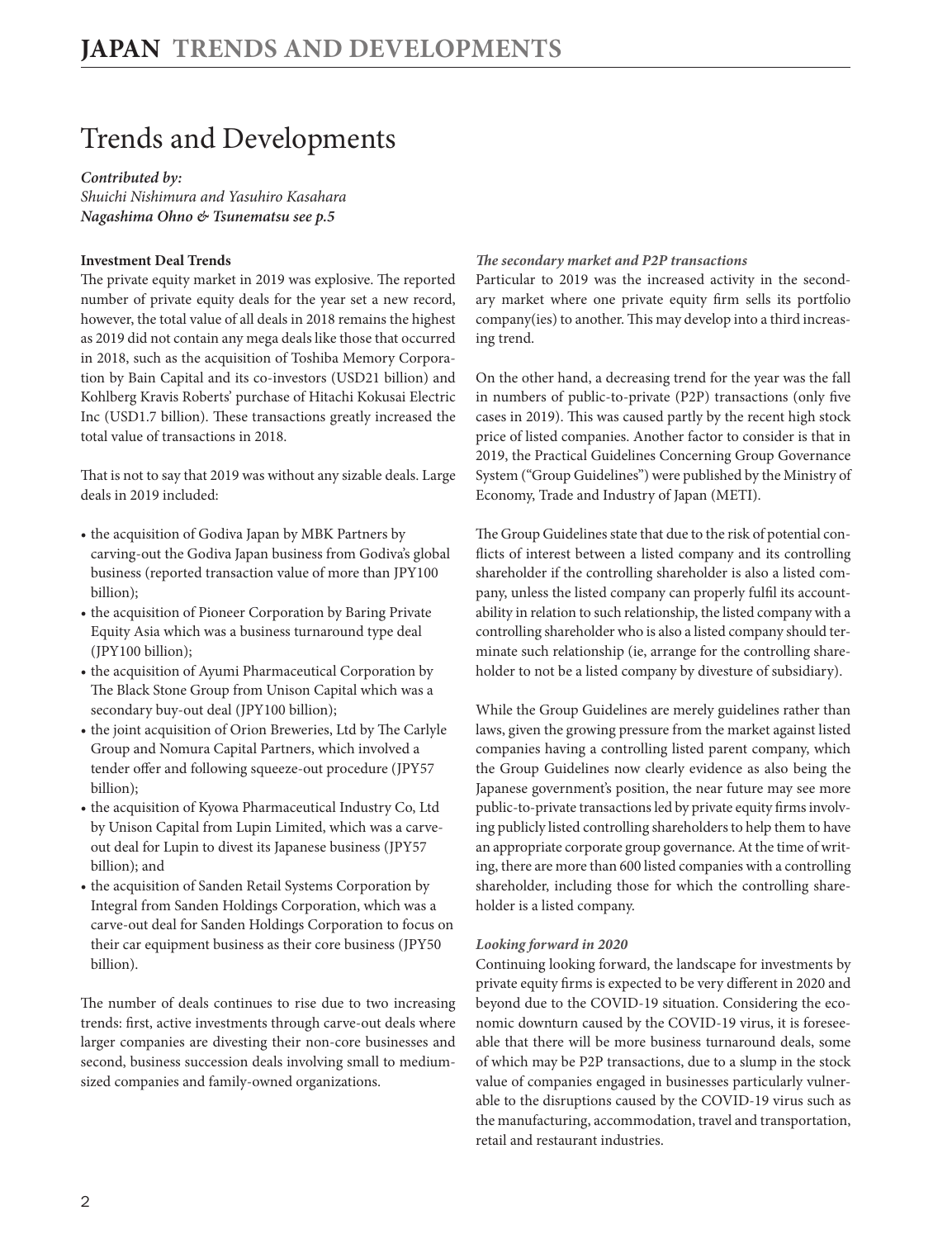*Contributed by: Shuichi Nishimura and Yasuhiro Kasahara, Nagashima Ohno & Tsunematsu*

#### **Exit Trends**

In recent times, there have been approximately 40 to 50 deals per year in which a private equity fund or investor exits their investment (exit deals). Among the private equity investment exits, most of them are trade sales and secondary buy-outs. There were only a few IPO exits in 2019. As noted above, in 2019 there were more secondary buy-outs compared to previous years. Normally, this trend would be expected to continue, however, the COVID-19 situation makes it very difficult to predict how the exit trends will develop in 2020. With that caveat, the general exit trends seem more likely than not to continue in 2020, where trade sales and secondary buy-outs are expected to constitute the vast majority of exit deals.

#### **Impact of COVID-19 on Private Equity**

How the COVID-19 crisis will affect the private equity industry in Japan in coming months remains unpredictable.

On 7 April 2020, the Government of Japan declared a state of emergency in relation to COVID-19. Many transactions were suspended or cancelled as a result, all around the same time, and, according to the RECOF database, Japanese M&A transaction activity in April and May of 2020 dropped approximately 30% compared to the same period in 2019.

#### *M&A activity*

However, after the lifting of the Declaration of a State of Emergency on 25 May 2020, it appears that M&A activity has restarted and there are some positive signs that deal making could rebound later in 2020. According to the RECOF database, the number of transactions published in June of 2020 revealed a 20% growth compared to June of 2019. Many practitioners have commented that Japanese companies have been forced to review their strategy and business model in the wake of the COVID-19 outbreak, and it is anticipated that the sale of non-core businesses will be accelerated. In this case, private equity firms will have a key role to play as the potential buyers in these deals.

#### *Private equity funds*

As for private equity funds, COVID-19's impact on their new investments should not be universally catastrophic, but a heavy impact can be expected, at least in the short term, for their portfolio companies in certain industries such as the accommodation, travel and transportation, retail, and restaurant industries. In response to the hardships caused by the COVID-19 situation, the Japanese government has provided some programs to support such companies who suffered from the downturn in consumption. The COVID-19 induced downturn also affected negotiations with LBO lenders which tended to become more difficult.

Some of the private equity firms were forced to provide additional funds to obtain waivers of financial covenants under their LBO loans or to obtain additional financing from LBO lenders or other financial institutions. Given that there are still many portfolio companies that private equity firms have invested into but not yet exited and that these private equity investments tend to be of a higher level of risk, it would not be surprising if there was an uptake in corporate reorganization or bankruptcy cases.

#### **Recent Amendments to Foreign Exchange and Foreign Trade Act**

Recent amendments to the Foreign Exchange and Foreign Trade Act (FEFTA) has tightened the rules applicable to foreign direct investments to align Japan with the global trend towards strengthening regulation of foreign investors.

Under the FEFTA, when foreign investors, including foreignbased private equity firms, seek to perform certain acts, such as the acquisition of shares, in relation to Japanese companies engaged in designated industries, the foreign-based private equity firm must file an advance notification to the relevant Ministry(ies) and wait for the 30 day processing period (which is often shortened to two weeks but may be extended up to five months in very exceptional cases) to elapse before performing such act.

#### *FEFTA amendment*

An amendment to the FEFTA which took effect on and from 1 August 2019 expanded the scope of the designated industries by adding certain sectors in the information and communication technology and software development industries. Further, a subsequent amendment added certain types of actions that trigger an obligation for foreign-based private equity firms to submit prior notifications to the specified government authority, such as the foreign-based private equity firm making an affirmative vote to elect a foreign investor (including a foreign-based private equity firm) or its affiliated person as an officer of a company in the designated industry or proposing the transfer or abolishment of the business in a designated industry.

#### *Pre-deal examinations*

Private equity firms doing deals in Japan should carefully examine whether a company in which it contemplates investing is engaged in any of the designated industries bearing in mind that such examination may require some time as the classifications of the designated industries is not always clear. As mentioned, the statutory waiting period is in general 30 days, but in practice there is some uncertainty as to whether allowing 30 days for the processing period is sufficient.

In some cases, conditions are attached in relation to a contemplated foreign investment by the specified Ministry, and in such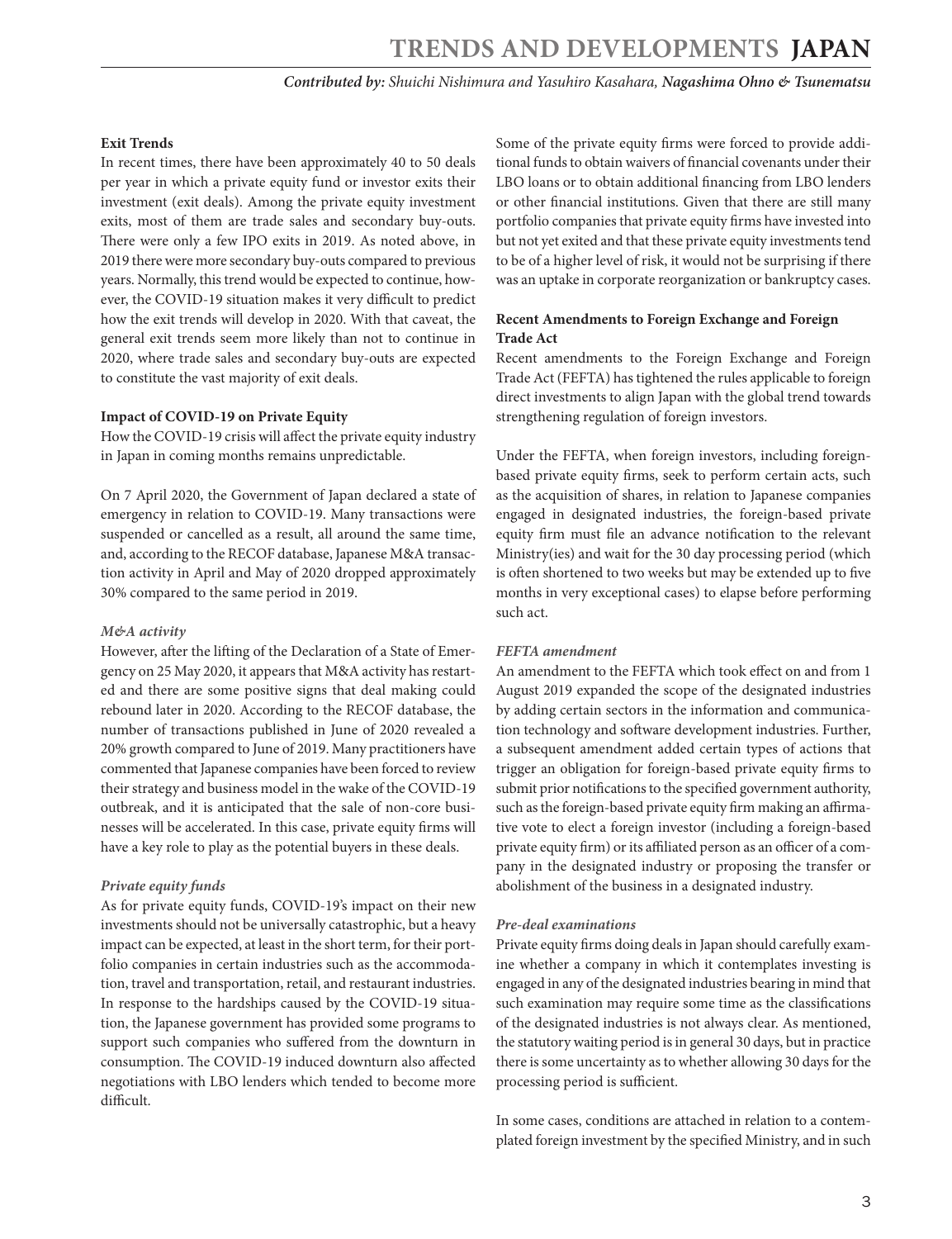## **JAPAN Trends and Developments**

*Contributed by: Shuichi Nishimura and Yasuhiro Kasahara, Nagashima Ohno & Tsunematsu*

cases, a revised notification may be required to be filed with a declaration that the foreign investor will comply with such conditions. In these cases, the 30 days waiting period starts again from the date of filing of the revised notification.

#### **Fair M&A Guidelines**

On 28 June 2019, METI published a new Guideline, the "Fair M&A Guidelines: Enhancing Corporate Value and Securing Shareholders' Interests", completely revising and updating the MBO guidelines issued more than a decade ago.

This new guideline focuses on MBO and the acquisition of controlled companies by controlling shareholders, where conflicts of interest and information asymmetries between the buyer and minority shareholders typically exist. The Guideline stipulates a variety of measures that should be taken by the target company and the acquirer to ensure the fairness in these types of transactions including:

- establishment of a special committee to assess the valuation and the process of the transaction;
- retention of independent external advisers;
- requiring market checks;
- imposing majority-of-minority-conditions; and
- requiring information disclosure.

Although the Guideline states that which, and to what extent, fairness ensuring measures should be taken on a case-by-case basis, it should be noted that the Guideline emphasises the importance of the special committee to ensure the fairness of the transaction.

The purpose of this Guideline is to encourage best practice and it is not legally binding, but the Guideline has influenced the practice of MBO since its publication. In particular, there is a trend for the special committee to become more involved more deeply and actively at an earlier stage of the MBO transaction than before. In Japan, MBOs are typically funded by private equity funds as the equity providing sponsor, and thus private equity funds should closely monitor how the practice in this area develops.